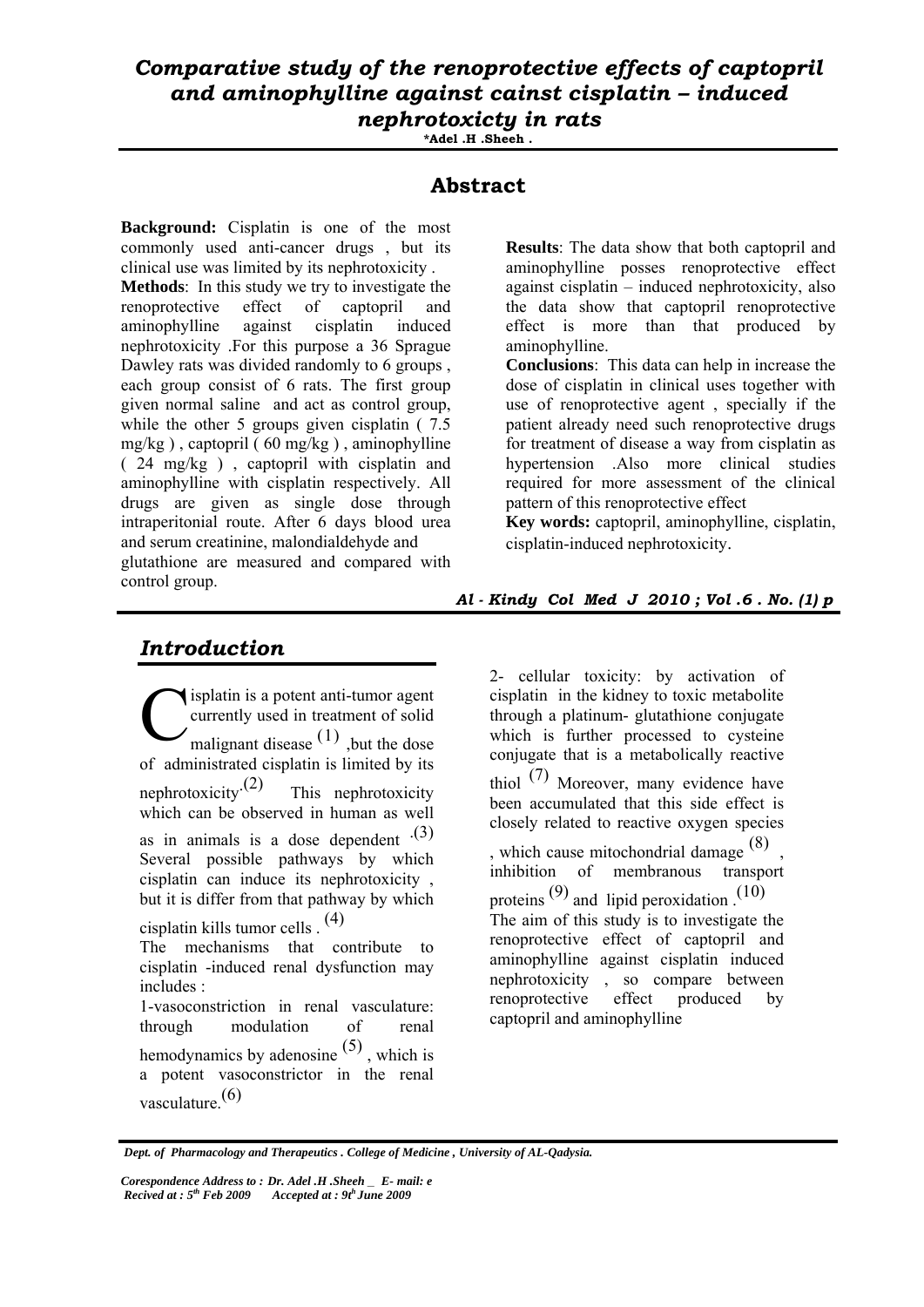### *Methods:*

#### **Materials**

A 36 adult healthy males Sprague- Dawley rats with weight ranging between 210-250 gm. The rats were kept in cages in animal house , College of Medicine , University of AL-Qadysia, the study was conducted between 10-9-2008-to 12-12-2008 ,each cage contained 6 rats , The animals were left one week in animal house for adaptation , during this period they were fed with standard rodent chew diet and tap water.

#### **Drugs :**

1- Cisplatin (cisplatyl 50, laboratoire Roger Bellon, France ) were dissolved in normal saline and given intraperitonial in

dose of 7.5 mg/kg body weight.  $(11)$ 

2- Captopril ( E.I.P.I.CO. Egypt ) were dissolved in normal saline and given intraperitonial in dose of 60 mg/kg body weight.  $(12)$ 

Aminophylline (Dar-AL-Dawa company ) given intraperitonial in dose

of 24 mg/kg body weight . ( 13 )

The animals randomly divided to 6 groups , each group contain 6 animals.

Group 1: given 0.5 ml normal saline, I.P, and act as control group.

Group 2 : given Cisplatin ( 7.5 mg/kg ) single dose , I.P.

Group 3: given captopril ( 60 mg/kg ) single dose , I.P.

Group 4 : given aminophylline ( 24 mg/kg ) single dose , I.P.

Group 5 : given captopril ( $60 \text{ mg/kg}$ ) single dose , I.P. , 1 hour before Cisplatin ( 7.5 mg /kg ) single dose I.P.

Group 6 : given aminophylline ( 24 mg/kg ) single dose , I.P,1 hour before Cisplatin ( 7.5 mg/kg ) single dose I.P.

For purpose of evaluation of nephrotoxicity in this study , nephrotoxicity was defined as increase in

the serum creatinine concentration by 0.5 mg/dl or more over the baseline levels , this reflected a mean drop of 56 % ( $31.4 -$ 80 % ) in the glomerular filtration rate ( GFR ). (14)

Before administration of drugs , blood sample ( $0.5$  ml) was withdrawn from the caudal artery for measurement blood urea and serum creatinine 6 days after giving the drugs , all animals are anesthetized with diethyl-ether and sacrificed , 0.5 ml of blood taken from the heart .

For measurement of oxidative stress done by determination of total glutathione by measurement of absorbance according to Burtis and ashwood , while malondialdehyde by thiobuteric acid according to albro et al  $(15)$ . measurement blood urea and serum creatinine which carried out by using kit method which obtained from biomerieux (16 ) and randox laboratories, . (17 )

### **Statistical analysis:**

The data was expressed as a mean  $\pm$  SEM unless otherwise stated , ANOVA and pair wise comparisons done and the significant difference was accepted at 0.05 level.

### *Results :*

The results show that Cisplatin (7.5 mg/ kg ) single dose I.P. caused significant increase bloods urea by 440 % after 6 days from treatment as compared with control group ( table 1). On the other side pretreatment of animals with captopril ( 60 mg / kg ) single dose , I.P. and aminophylline ( 24 mg / kg ) also single dose I.P. significantly reduced the elevated level of blood urea by 71.80 %, and 63.07% respectively as compared with Cisplatin – treated group, and return to near normal value especially in captopril group.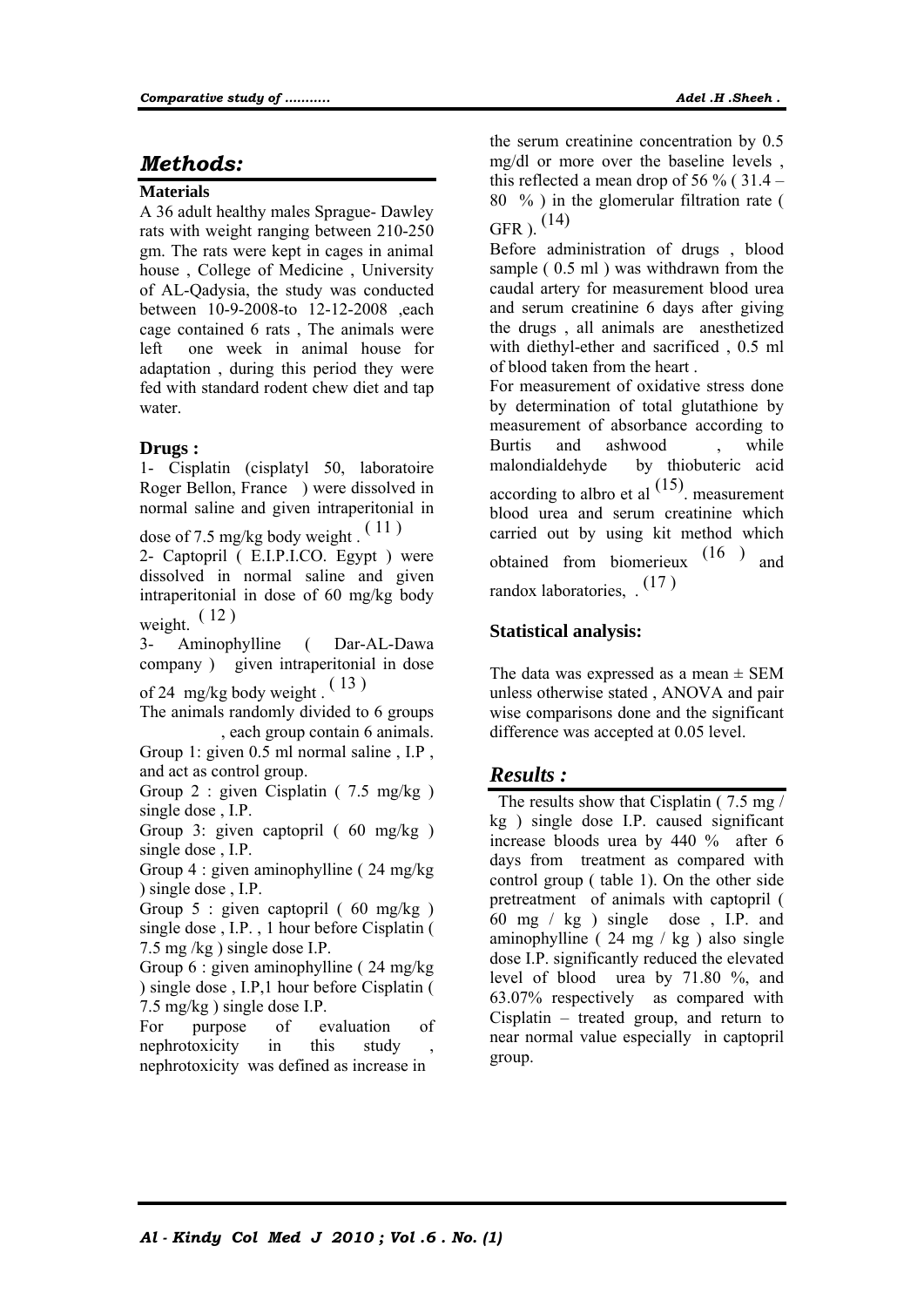| drugs                                                                                                                  | Blood urea( mg/dl)                       |
|------------------------------------------------------------------------------------------------------------------------|------------------------------------------|
| Control (0.5 ml normal saline)                                                                                         | $47 \pm 0.57$                            |
| Cisplatin $(7.5 \text{ mg/kg})$                                                                                        | $206 \pm 2.79$ *                         |
| Captopril $(60 \text{ mg/kg})$                                                                                         | $43 \pm 1.21$                            |
| Aminophylline $(24 \text{ mg/kg})$                                                                                     | $44 \pm 1.15$                            |
| Captopril(60 mg/kg) + Cisplatin (7.5 mg/kg)<br>Aminophylline ( $24 \text{ mg/kg}$ ) + Cisplatin ( $7.5 \text{mg/kg}$ ) | $62 \pm 0.73 \neq$<br>$86 \pm 1.74 \neq$ |

*Table 1:Effect of Cisplatin , captopril and aminophylline on blood urea in rats after single intraperitonial dose.* 

\* significantly difference from control group at  $p \le 0.05$ .

 $\neq$  significantly difference from Cisplatin treated group at  $p \leq 0.05$ .

The results show that Cisplatin ( 7.5 mg / kg ) single dose I.P. caused significant increase serum creatinine by 637 % after 6 days from treatment as compared with control group (table 2 ), on the other side pretreatment of animals with captopril ( 60 mg / kg ) single dose , I.P. and aminophylline ( $24 \text{ mg}$  / kg) also single dose I.P. significantly reduced the elevated level of serum creatinine by 75.6% and 62.8 % respectively , as compared with Cisplatin – treated group, and return to near normal value especially in captopril group.

Single dose Cisplatin I.P (7.5 mg/kg ) significantly increase serum malondialdehyde as compared with control group, (Table:3) ,which significantly reduced by addition of captopril to cisplatin.(Table:3). Glutathione level significantly reduced after administration of cisplatin ,while pretreatment with captopril show high limitation of this reduction (Table: 3).

| drugs                                                                                           | Serum creatinine<br>(mg/dl)                  |
|-------------------------------------------------------------------------------------------------|----------------------------------------------|
| Control (0.5 ml normal saline)                                                                  | $0.44\pm0.12$                                |
| Cisplatin $(7.5 \text{ mg/kg})$                                                                 | $2.80 \pm 0.63$ *                            |
| Captopril $(60 \text{ mg/kg})$                                                                  | $0.44 \pm 0.11$                              |
| Aminophylline $(24 \text{ mg/kg})$                                                              | $0.42 \pm 0.11$                              |
| Captopril(60 mg/kg) + Cisplatin (7.5 mg/kg)<br>Aminophylline (24 mg/kg) + Cisplatin (7.5 mg/kg) | $0.68 \pm 0.10 \neq$<br>$1.02 \pm 0.07 \neq$ |

*Table 2: Effect of Cisplatin , captopril and aminophylline on serum creatinine in rats after single intraperitonial dose.* 

\* significantly difference from control group at  $p \le 0.05$ .

 $\neq$  significantly difference from Cisplatin treated group at  $p \le 0.05$ .

*Al - Kindy Col Med J 2010 ; Vol .6 . No. (1)*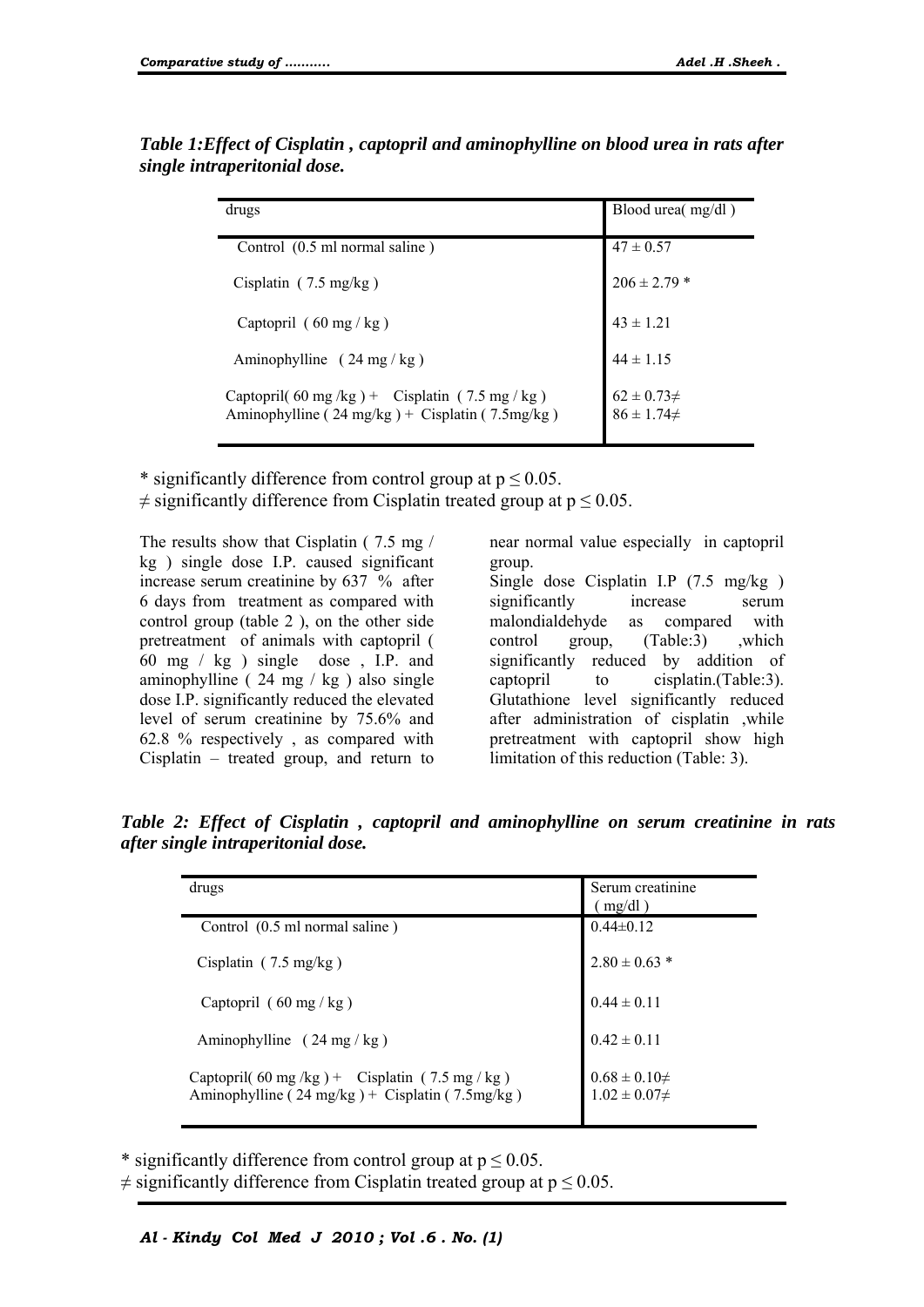| drugs                       | N.S              | Cis.              | $Cap.+Cis.$         | Ami+Cis.         |
|-----------------------------|------------------|-------------------|---------------------|------------------|
| Malondialdehyde.<br>nmol/ml | $3.44 \pm 0.11$  | $5.12 \pm 0.73*$  | $3.51 \pm 0.10 \#$  | $5.00 \pm 0.08$  |
| Glutathione mmol/L          | $22.41 \pm 0.58$ | $15.48 \pm 0.79*$ | $20.79 \pm 0.51 \#$ | $16.85 \pm 0.54$ |

*Table 3: The effects of some drugs on serum level of maldinoaldehyde( MDA ) and glutathione.* 

\* significantly difference from control group at  $p \le 0.05$ .

 $\neq$  significantly difference from Cisplatin treated group at  $p \le 0.05$ .

# *Discussion:*

Our study show that single dose of cisplatin ( 7.5 mg / kg ) in rats resulted in nephrotoxicity and deterioration of renal function which reflected by elevation in the level of blood urea and serum creatinine, this finding are in agreement with Jones et al  $(1992)^{(18)}$ , Miyaji et al  $(2001)^{(19)}$  and Behling et al (2006). (20 ) Our data revealed that blood urea and serum creatinine reduced and return to approximately near normal specially after use of captopril 1 hour before cisplatin administration , although , both blood urea and serum m creatinine also reduced in high percentage with the use of aminophylline1 hour before cisplatin , but this reduction still less than that produced by captopril ,. As we mention before , there are several mechanisms contribute to nephrotoxicity induced by cisplatin such as vasoconstriction or cellular toxicity , regarding captopril our results are in agreement with kalia et al  $(2007)^{(21)}$ and mansour et al  $(1999)$ , the possible  $(12)$ explanation that a moderate increase in the malondialdehyde (MDA ) concentration was observed in rat treated with Cisplatin alone Baliga et al ( 1998 )  $(9)$ , Bohling et al ( 2006 ) (20 ) and Cetin et al ( 2006 ) (22) that indicate an important role of reactive oxygen species in the pathogenesis of nephrotoxicity induced by cisplatin that causing mitochondrial damage , inhibition of membranous transport protein s and lipid peroxidation. Therefore kuhlmann et al (1997)<sup>(8)</sup> and matsushima et al (1998)  $\mathcal{L}$  $(10)$ mention that cisplatin induce free radical production that causing oxidative damage . According to this point ,Weickert Jacobsen et al ( 1999)  $(23)$  mention that various free radicals scavengers have been shown to be effective as renoprotective agents against cisplatin induced nephrotoxicity .captopril significantly reduce the increase of MDA concentration .this probably due to free radicals scavenging and antioxidant properties which are sulf-hydral dependent . Chopra et al  $(1992)$  $\sum_{(25)}^{\text{(24)}}$  specially when Decavanaghet et al(1997) notice that captopril was found to increase antioxidant enzymes and non- enzymatic antioxidant defenses in mouse .

Glutathione it is the enzyme of the antioxidants defense system , which participate in regulation the lipid peroxidation ,and act as scavenger of ROS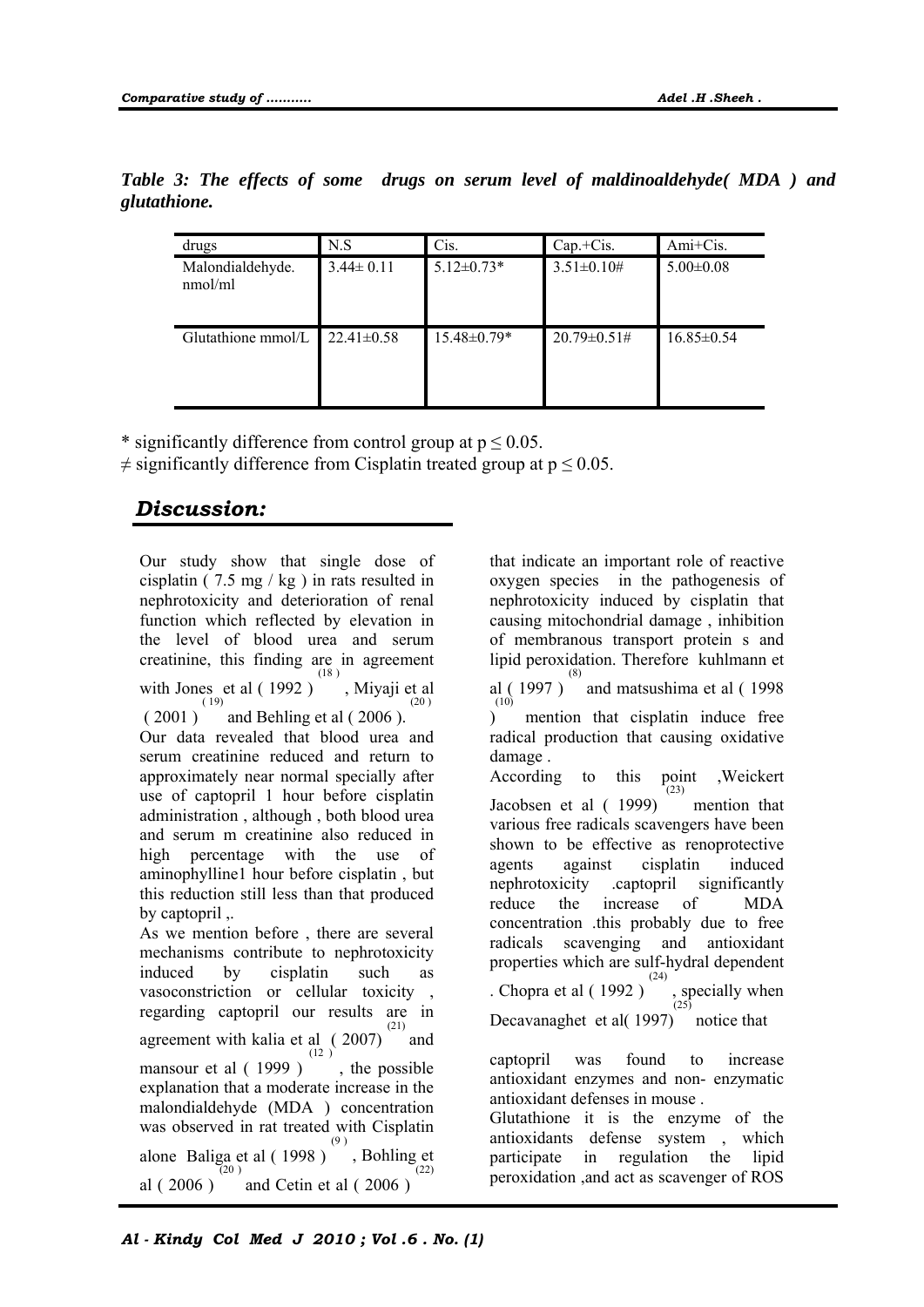#### *Comparative study of ……….. Adel .H .Sheeh .*

including hydroxyl radicals , nitric oxide and peroxynitrite (26)

 a decrease in the activity of this enzyme may predispose tissue to free radicals damage, our results show that captopril enhance glutathione which in agreement  $(27)$ 

with Decavanaghet et al (2000).

Regarding aminophylline , our data are in agreement with Heidemann et al ( 1989 )  $(13)$  and Peter Benoehr (2005) (28) , and disagreement with Franzke et al ( 2000 ) (29)

 our possible explanation for our data is that adenosine had been proposed to exert important regulatory function in the kidney ,affecting renal blood flow , regulate filtration rate , tubular water and electrolyte transport and secretion of rennin ( Osswald et al ( 1997 ) (30) In contrast to other vascular bed s ( e.g. brain , heart ), vessels in the kidney responded to exogenous or endogenous adenosine with vasoconstriction of the afferent arterioles . this vasoconstriction is mediated by adenosine A-1 receptors and can blocked by the non-selective adenosine receptors antagonist thiophylline , Yao , k , et al  $(1994)$ <sup>(31)</sup> and Winston ( 1985 ) (32) show that in animal

experimental studies xanthine derivatives ( adenosine receptors antagonist like thiophylline ) prevent or reduce the severity nephrotoxicity induced by drugs including cisplatin .

In addition to that , a Baht et al ( 2002 ) (33) studies demonstrate an up-regulation of adenosine A1- receptors in the rat kidney induced by cisplatin indicating an increased sensitivity to adenosine in case of application of cisplatin .

So, according to our data we demonstrate a renoprotective effect of aminophylline in rats exposed to nephrotoxicity induced by Cisplatin .

Lastly ,our idea from this study is to compare the renoprotective effect against Cisplatin – induced nephrotoxicity caused by prevention or reduction of cellular toxicity ( as in captopril ) with that renoprotection caused by prevention or reduction of vasoconstriction in the renal

vasculature ( as in aminophylline ) , our study show that there is significant difference in renoprotection of captopril as compared with that of aminophylline as we can say between interference with cellular toxicity as compared with interference with vasoconstriction of renal vasculature.

## *Conclusions*

Our work has shown that :

1-cisplatin –induced nephrotoxicity can be prevented or greatly reduced by using captopril or aminophylline 2- captopril renoprotection is higher than that of aminophylline. due to difference in mechanism of renoprotection .

#### **Acknowledgments :**

1- this work was supported and it is a part of scientific plain for department of Pharmacology and Therapeutics , College of Medicine , University of Al-Qadysia for 2008-2009.

2- my sincere thanks to Dr. Hayder Jehaam , department of Community Medicine ,

College of Medicine, University of Al-

Qadysia . for his help in the performance of the statistical analysis.

# *References:*

1-Giaccone ,G: clinical perspective on platinum resistance . Drugs : 59 [ supll. 4 ]: 9- 17.2000

2- Pinzaniv , Berssolle F, Haug IJ , Galtier M, Blayac JP : Cisplatin induced renal toxicity and toxicity modulating strategies . A review cancer chemother. Pharmacol. 35 : 1-9 , 1994 .

3- Ward JM, Grabin ,ME, .Lerosy AF, Young DM.: modification of renal toxicity of cisdichlorodiamine- platinum (TT) with frusemide in male F344 rats . Cancer Treatment Rep. 61 :375-379. 1997.

4-Townsend DM, Deng M ,Zhang l, Lapus MG, and Hangian MH, :metabolism of Cisplatin to a nephrotoxic in proximal tubule cells . J. Am. Soc.. Nephrol.14 (1 ) : 1- 10 : 2003.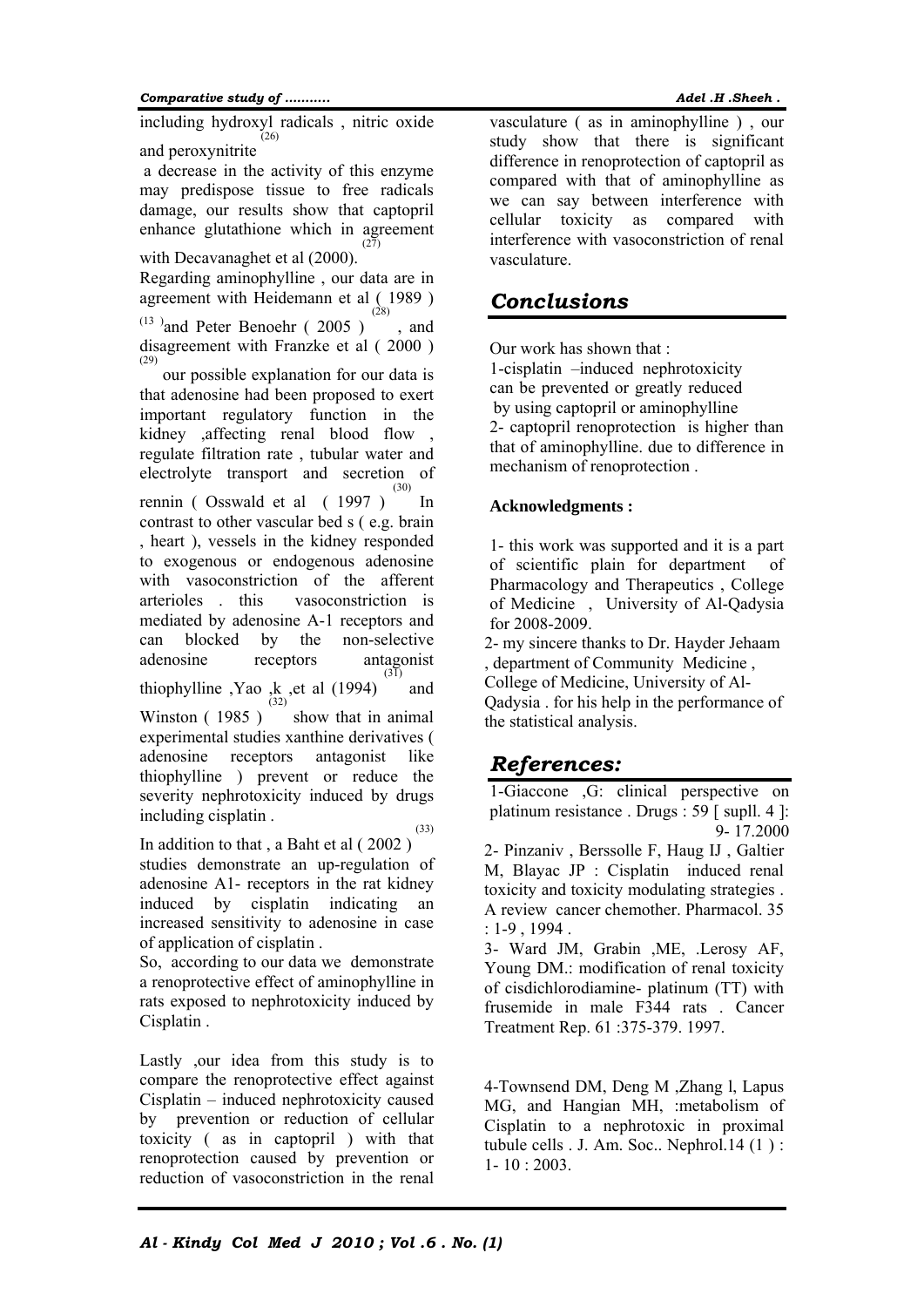5- Osswald H, Habakowski ,G, Herms ,H, : adenosine as a possible mediator of metabolic control of glomerular filtration rate . Int. J. Biochem. 12 , 263- 267. 1980 . 6- Thurau , K, :renal hemodynamics . Am. J. Med. 36 : 689- 719. 1964.

7-Salahadeen A, Poovala, Parry W, Pande Roberts J: Cisplatin induced Nacetylcysteine suppressible F2- isoprostane production and injury in renal tubular epithelial cells . J. Am .Soc. Nephrol. 9

 $(8)$ : 1448-1455 : (1998).

8- Kuhlmann MK , Burkhardt G, and Kohler H: insight in to potential cellular mechanisms of Cisplatin nephrotoxicity and their clinical application. Nephrol. Dial. Transplant : 12 (12) 2478- 2480. 1997.

9- Baliga R, Zhang , Baliga ML: in-vitro and in-vivo evidence suggesting a role for

iron in Cisplatin –induced nephrotoxicity . Kidney Int .53 : 394-400. 1998.

10- Matsushima H, Yonemura K, Ohishik and Hishida.: the role of oxygen free radicals in Cisplatin induced acute renal failure in rats . J.Lab.Clin.Med.131: 518- 526 .1998.

 11-Mansour MA, Hafez HF and Fahmy NM: silymarin modulates Cisplatin – induced oxidative stress and hepatotoxicity in rats. J. Biochem. Mol. Biol. 39 ( 6 ) : 656-661. 2006.

12- Mansour MA, EL-Kashef HA, and AL-Shabana OA,: effect of captopril on doxorubicin – induced nephrotoxicity in normal rats .Pharmacol.Res.39 ( 3 ) :233- 237. 1999.

13- H. TH .Heidemann , St .Muller,L.Mertins G .Stepan ,K, Hoffmann and the late E.E. Ohnhaus : effect of aminophylline on Cisplatin nephrotoxicity in rat. Br. J. Pharmacol. 97,313-318. 1989.

14-Kayser,Caglar,CanKinalp,Mustafa

Turan :Cumulative prior dose of Cisplatin as a cause of nephrotoxicity of high -dose chemotherapy fallowed by autologus stem cell transplantation. Nephrol. Dial. Transplant 17 : 1931-1935 . 2002 .

15-AlbropW, Corbelt JT et al : application of thiobarbiturate assay to measurement of lipid products. Chem. .Biol .Interact. 86:185-194. 1986.

16-Barham and Trinder .analyst.:97-142. 1972

17-Randox laboratories Ltd., antrum. BT 29,40Y, UK, manual procedures  $4<sup>th</sup>$  edition .:89-126. 1996

18- Jones MM, Basinger MA and Hoslcher MA : control of nephrotoxicity of Cisplatin by clinically used sulfur-containing compounds . Fundam. Appl.Toxicol.18 : 181-188. . 1992.

19- Miyaji T, Kato, A, Yasuda H, Fujigaki Y, and Hishida A, ): role of the increase in P21 in Cisplatin –induced acute renal failure in rats .J. Am. Soc. Nephrol, 12 : 900-908. 2001.

20- Behling EB Sendao. MC. Francescato HDC, Antunes LMG, Costa RS and Bianchi MP : comparative study of multiple dosages of quercetin against Cisplatin – induced nephrotoxicity and oxidative stress in rat kidney . Pharmacol. Rep. 58 : 526- 532. 2006.

21- Kalia K, Narula GD, Kannan GM, and Flora SJ. : effects of combined administration of captopril and DMSA on aresenite induced oxidative stress and blood and tissue arsenic concentration in rats . Comp. Biochem. Physiol. C. Toxicol. Pharmacol. 144 ( 4 ) : 372 – 379. 2007.

22-Cetin R, devrim E, Kilicogula ,B, Avci A ,Candir O and Durak I.

: Cisplatin impairs antioxidant system and causes oxidation in rat kidney tissues: possible protective roles of natural antioxidant foods .J. Appl. Toxicol. , 26 ( 1) :42-46. 2006.

23- Weichert –Jacobsen KJ ,Bannowski A, Kuppers F, Loch T, and Stockle M, : direct amifostine effect on renal tubule cells in rats . Cancer Res. 59: 3451- 3453. 1999 .

24- Chopra, M, Beswick H, Clapperton M, Dargie HJ, Smith. WE, and McMurray J: antioxidant effect of angiogenesin converting (ACE) inhibitors : free radicals and antioxidant scavenging are sulf-hydral dependent but lipid peroxidation is inhibited by both sulf-hydral and non-sulfhydral containing ACE-inhibitors . J. Cardiovasc. Pharmacol. 19: 330- 340. 1992.

25- deCavanagh EM, Fraga CG, Freder L, and Inserra F, : Enalapril and captopril enhancing antioxidant defense in mouse tissues . Am. J. Physiol. Regul. Integr. Comp. Physiol. , 272 : R514-R518.